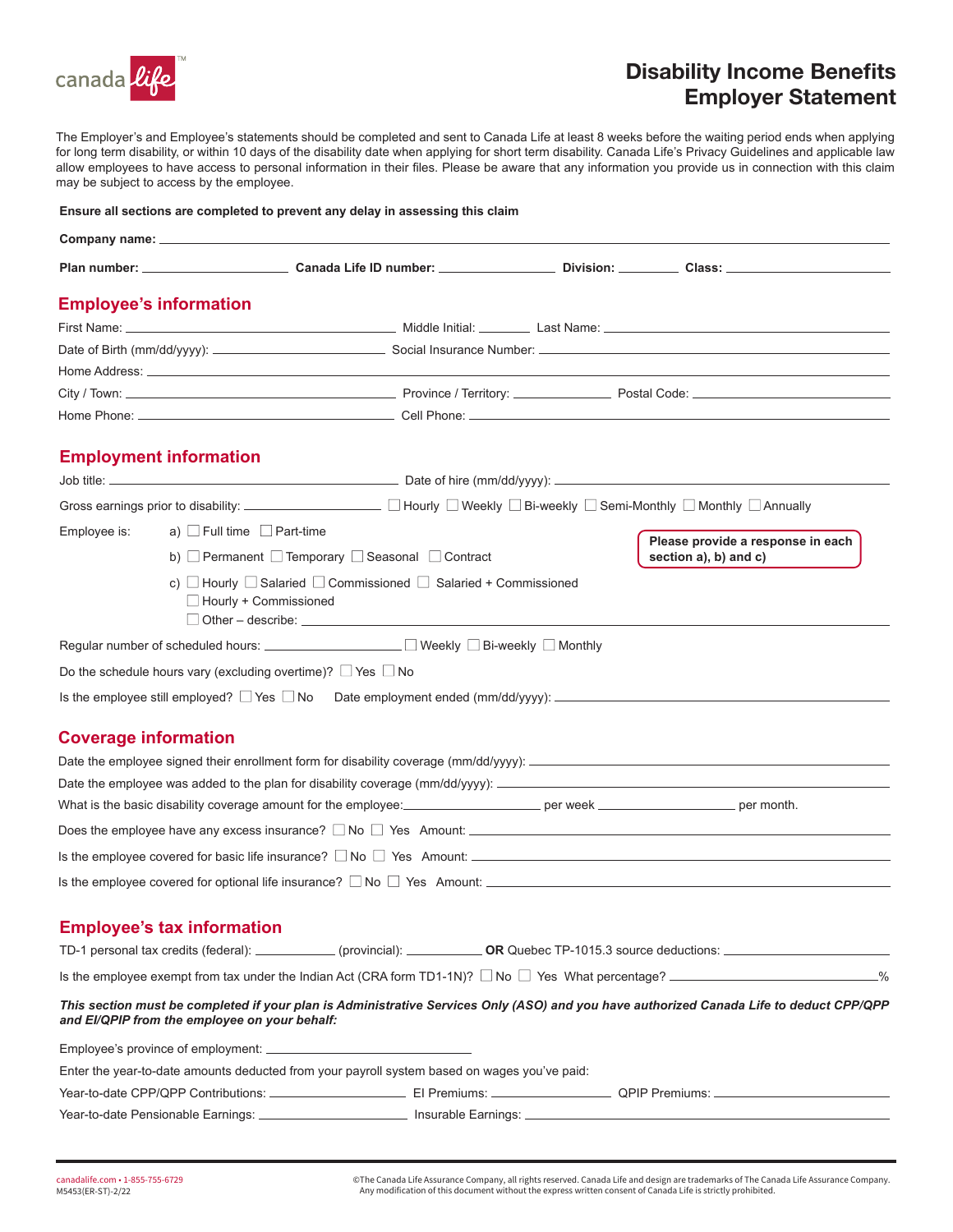### **Absence information**

|                                                                                                                                                                                                                                      | Employee's last day actively at work (mm/dd/yyyy): _______________________________Percentage of last day worked: Testing font size 9 Testing fo <sub>%</sub>                             |
|--------------------------------------------------------------------------------------------------------------------------------------------------------------------------------------------------------------------------------------|------------------------------------------------------------------------------------------------------------------------------------------------------------------------------------------|
| Employee's first day absent from work (mm/dd/yyyy): ____________________________                                                                                                                                                     |                                                                                                                                                                                          |
| Have you paid the employee beyond their last day worked? $\Box$ No $\Box$ Yes                                                                                                                                                        |                                                                                                                                                                                          |
| Date paid to (mm/dd/yyyy): ____________________OR □ Ongoing                                                                                                                                                                          |                                                                                                                                                                                          |
| Type of pay: $\Box$ Sick pay/Salary continuance $\Box$ Vacation $\Box$ Other (please specify): $\Box$                                                                                                                                |                                                                                                                                                                                          |
| What is the reason for the employee's absence (select all that apply):                                                                                                                                                               |                                                                                                                                                                                          |
| $\Box$ Medical                                                                                                                                                                                                                       |                                                                                                                                                                                          |
| $\Box$ Strike<br>$\Box$ Temporary lay-off<br>$\Box$ Maternity/Parental leave                                                                                                                                                         | Start date: _____________________(mm/dd/yyyy) Recall date (if known): _____________________________<br>Start date: _____________________(mm/dd/yyyy) Planned end date: _________________ |
| $\Box$ Leave of absence                                                                                                                                                                                                              |                                                                                                                                                                                          |
| <u>Dether: 2000 Contract and the set of the set of the set of the set of the set of the set of the set of the set of the set of the set of the set of the set of the set of the set of the set of the set of the set of the set </u> |                                                                                                                                                                                          |
| Is this absence due to a work related incident? $\Box$ No $\Box$ Yes Has a Worker's Compensation claim been filed? $\Box$ No $\Box$ Yes                                                                                              |                                                                                                                                                                                          |
| The employee has returned to (select all that apply) $\Box$ Regular hours and duties $\Box$ Modified duties $\Box$ Modified hours                                                                                                    |                                                                                                                                                                                          |
| If no, date expected to return (mm/dd/yyyy): __________________________OR                                                                                                                                                            | $\Box$ Unknown                                                                                                                                                                           |
| Were there any workplace issues leading up to the employee's absence? $\Box$ No $\Box$ Yes $\Box$ Unknown                                                                                                                            |                                                                                                                                                                                          |
| Do you anticipate any difficulties with the employee's return to work?                                                                                                                                                               | $\Box$ No $\Box$ Yes<br>$\Box$ Unknown                                                                                                                                                   |
| Do you have any concerns with this claim for disability benefits?                                                                                                                                                                    | No Yes Unknown                                                                                                                                                                           |
| Have you remained in contact with this employee?                                                                                                                                                                                     | $\Box$ No<br>$\Box$ Yes<br>$\Box$ Unknown                                                                                                                                                |
| Have you discussed accomodation options with this employee?                                                                                                                                                                          | $\Box$ No $\Box$ Yes $\Box$ Unknown                                                                                                                                                      |
| If yes or unknown to any of these questions, please provide details. A Canada Life representative may contact you to discuss further.                                                                                                |                                                                                                                                                                                          |
|                                                                                                                                                                                                                                      |                                                                                                                                                                                          |
|                                                                                                                                                                                                                                      |                                                                                                                                                                                          |
|                                                                                                                                                                                                                                      |                                                                                                                                                                                          |

# **Declaration**

|                                                                                                      | Email: <b>Example 2008</b> Contract the Contract of Contract Contract of Contract Contract Contract Contract Contract Contract Contract Contract Contract Contract Contract Contract Contract Contract Contract Contract Contract C |
|------------------------------------------------------------------------------------------------------|-------------------------------------------------------------------------------------------------------------------------------------------------------------------------------------------------------------------------------------|
|                                                                                                      |                                                                                                                                                                                                                                     |
|                                                                                                      |                                                                                                                                                                                                                                     |
| المالية والمستحيل والمتحاولة والمستحيل والمستحدث والمتحاول والمتحاول والمتحل والمتحل والمتحل والمتحل |                                                                                                                                                                                                                                     |

*If submitting this form by fax or email, the Authorized Signature field must be signed. If submitting this form on-line, on-line certification will be applied.*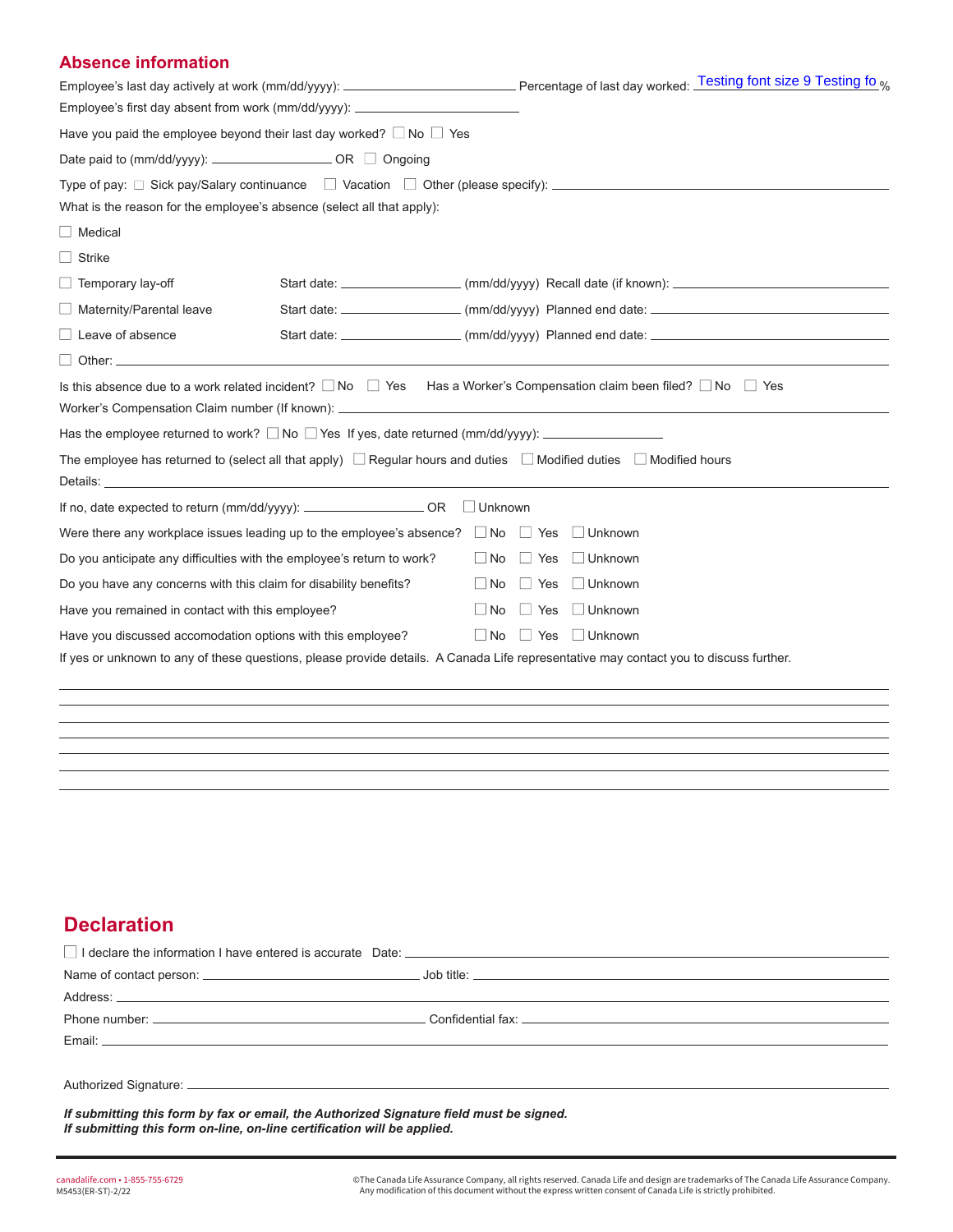

## **PART 1 - To be completed by the Employee's supervisor**

How would you classify the **physical** requirements of the employee's regular job duties?

| Sedentary | Mostly sitting, limited bending, reaching or climbing. Involves handling loads or exerting force up to 10 lbs/4.5 kgs<br>occasionally. For example:<br>Examining and analyzing financial information<br>Administering and marking written tests                                                                                                |
|-----------|------------------------------------------------------------------------------------------------------------------------------------------------------------------------------------------------------------------------------------------------------------------------------------------------------------------------------------------------|
| Light     | Sitting and standing/walking. Occasional bending/stooping, reaching or climbing. Involves handling loads or<br>exerting force between 10 lbs/4.5 kgs and 20 lbs/9.1 kgs occasionally. For example:<br>Preparing and cooking meals<br>Filing materials in drawers and storage boxes                                                             |
| Medium    | Standing/walking, occasional sitting. Frequent bending/stooping, reaching, climbing. Involves handling loads or<br>exerting force between 20 lbs/9.1 kgs and 50 lbs/22.7 kgs occasionally. For example:<br>Measuring, cutting and applying wallpaper<br>Adjusting, repairing or replacing mechanical or electrical components using hand tools |
| Heavy     | Mostly standing/walking. Frequent bending/stooping, reaching, climbing. Involves handling loads or exerting<br>force up to 100 lbs/45.4 kgs occasionally. For example:<br>Shoveling cement into mixers, the maintenance and repair of roads<br>Measuring, cutting and installing drywall                                                       |

#### How would you classify the **cognitive** requirements of the employee's job duties?

| Low             | Repetitive work or work requiring minimal concentration, organization, decision making and/or multi-tasking with<br>basic communication or social interaction. For example:<br>Stocking shelves<br>Ticket taking, greeting customers<br>Light labor or cleaning                                         |
|-----------------|---------------------------------------------------------------------------------------------------------------------------------------------------------------------------------------------------------------------------------------------------------------------------------------------------------|
| Moderate        | Routine work involving some concentration, organization, decision making and/or multi-tasking, communication<br>or social interaction. For example:<br>Quality reviews using a checklist<br>Handling customer purchases with a variety of payment methods<br>Answering phones and directing calls       |
| Moderately high | Detailed work involving a significant level of concentration, organization, decision making, multi-tasking,<br>communication or social interaction.<br>Examining and analyzing financial information<br>Operating heavy machinery<br>Driving to customer locations daily for sales/service appointments |
| High            | Specialized, detailed work or safety critical positions involving an extensive level of concentration, organization,<br>decision making, multi-tasking and communication. For example:<br>Examining patients and administering testing/treatment<br>Public transportation, public safety                |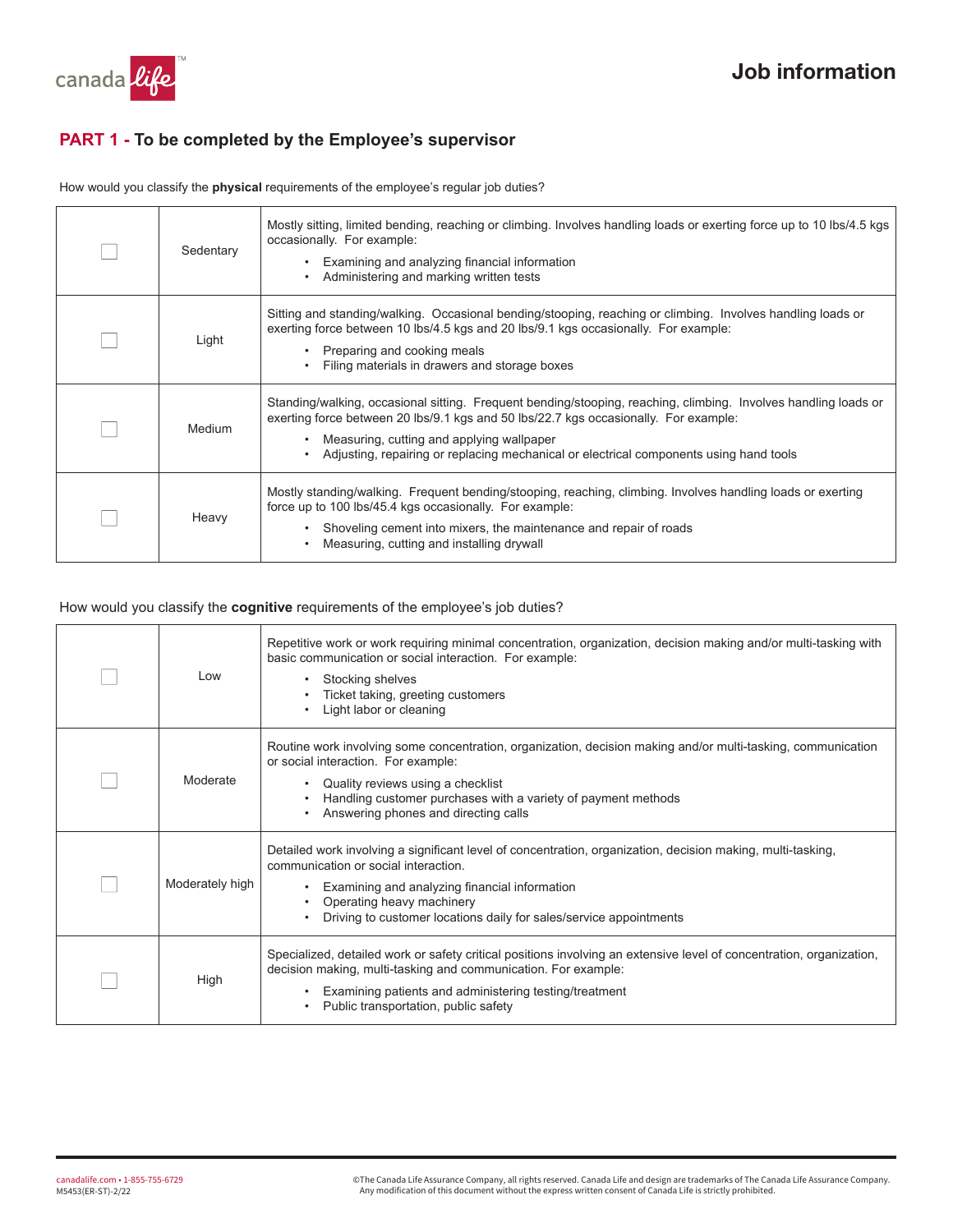| Were any changes made to the employee's job as a result of their medical condition? $\Box$ No $\Box$ Yes                                                    |  |
|-------------------------------------------------------------------------------------------------------------------------------------------------------------|--|
| Please describe the changes and when the changes occurred.                                                                                                  |  |
|                                                                                                                                                             |  |
|                                                                                                                                                             |  |
|                                                                                                                                                             |  |
|                                                                                                                                                             |  |
| Outline the transitional work opportunities (such as modified duties, temporary accommodations, gradual increase of hours) that may exist for the employee: |  |

## **PART 2 – To be completed by the Employee's supervisor**

**Not required if:** 

- **the employee has returned to work or if the absence will be less than 4 weeks.**
- **you have a prepared job description outlining the physical and/or cognitive demands (please attach).**

Select the option that describes how long/how often the employee performs each activity during their normal workday.

| <b>Cognitive Activities</b>  | Constantly<br>$(85-100\%)$ | <b>Frequently</b><br>$(65-84%)$ | <b>Regularly</b><br>$(34-64%)$ | <b>Occasionally</b><br>(33% or less) | Not at all |
|------------------------------|----------------------------|---------------------------------|--------------------------------|--------------------------------------|------------|
| <b>Attention to Detail</b>   |                            |                                 |                                |                                      |            |
| Multi-tasking                |                            |                                 |                                |                                      |            |
| <b>Analysis</b>              |                            |                                 |                                |                                      |            |
| <b>Verbal communication</b>  |                            |                                 |                                |                                      |            |
| Reading/writing              |                            |                                 |                                |                                      |            |
| <b>Memory</b>                |                            |                                 |                                |                                      |            |
| <b>Supervision of others</b> |                            |                                 |                                |                                      |            |

| <b>Physical Endurance</b> | Up to 4 hours<br>continuously | 2-4 hours<br>continuously | 1-2 hours<br>continuously | up to 1 hour<br>continuously | up to 20 mins<br>continuously | Not at all |
|---------------------------|-------------------------------|---------------------------|---------------------------|------------------------------|-------------------------------|------------|
| Sit                       |                               |                           |                           |                              |                               |            |
| <b>Stand</b>              |                               |                           |                           |                              |                               |            |
| <b>Walk</b>               |                               |                           |                           |                              |                               |            |
| <b>Drive</b>              |                               |                           |                           |                              |                               |            |

canadalife.com • 1-855-755-6729 © The Canada Life Assurance Company, all rights reserved. Canada Life and design are trademarks of The Canada Life Assurance Company. M5453(ER-ST)-2/22 Any modification of this document without the express written consent of Canada Life is strictly prohibited.